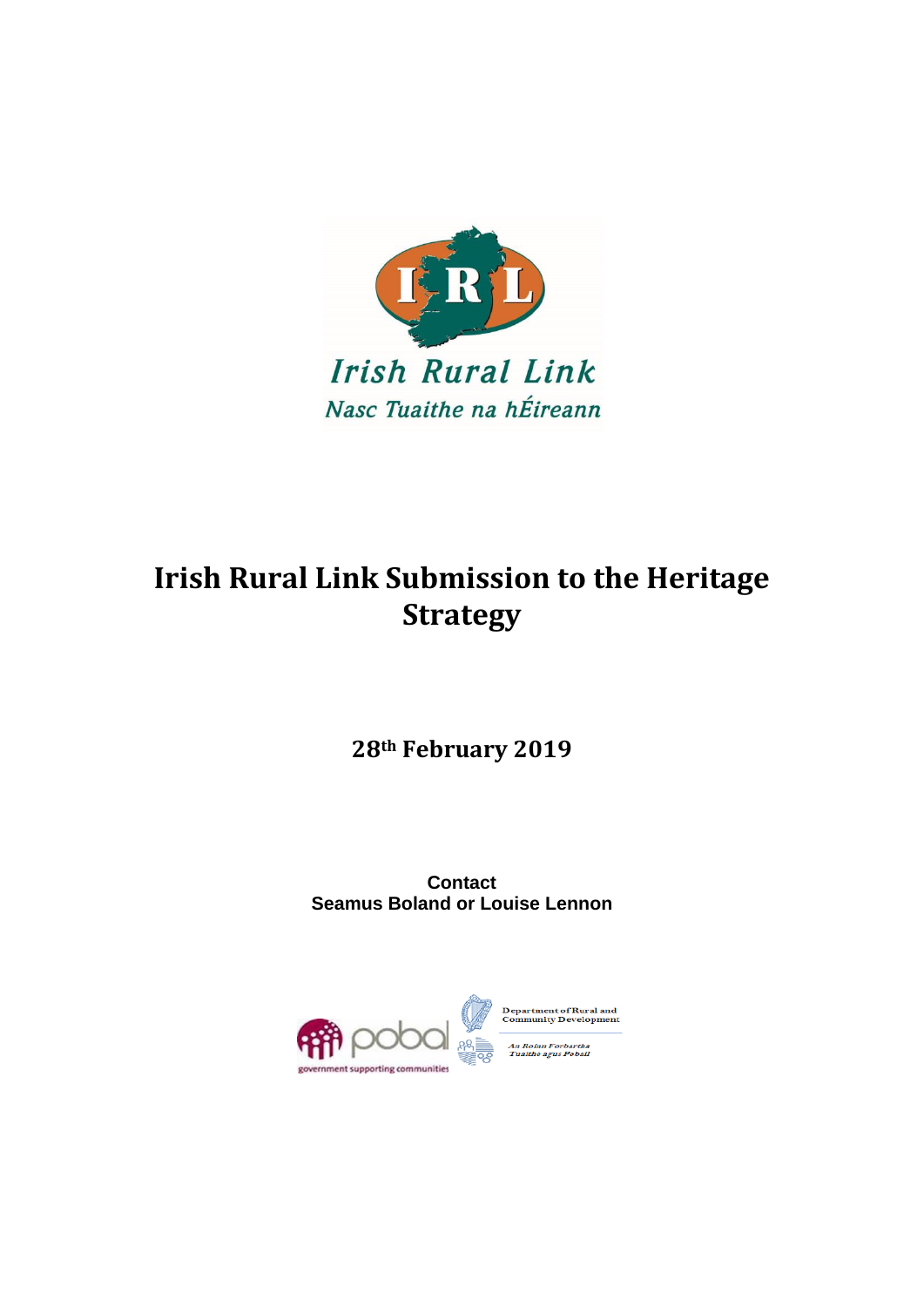#### **Introduction**

Irish Rural Link (IRL) represents the interests of locally based rural groups in disadvantaged and marginalised rural areas by highlighting problems, advocating appropriate policies, sharing experiences and examples of good practice. It has a membership of nearly 600 rural community groups dedicated to sustainable rural development and represents rural communities at a local, national and European level.

IRL welcome the opportunity to make a submission on the new Heritage Strategy 2030. As an organisation, dedicated to the sustainability of rural communities, Irish Rural Link is acutely aware of the importance of natural heritage to communities across the country and the value communities place on their local heritage.

Ireland is surrounded by natural heritage and this must be protected and promoted in the new Strategy. With so many new communities and new citizens now living in Ireland, there must be an opportunity for these communities and the young people of these communities to learn about their heritage and culture and allow them incorporate this into Irish heritage.

## **What is the most important thing Heritage Ireland 2030 needs to deliver?**

There are a number of items that need to be delivered in Heritage Ireland 2030. The following are some that IRL believe must be included in the strategy:

- Heritage Ireland 2030 must deliver on the Sustainable Development Goals (SDG's), in terms of sustainable communities, climate action, inclusive communities and many more. Ireland were one of the key promoters of the SDG's and every effort must be made to achieve all of the goals.
- Heritage Ireland 2030 must highlight the importance of heritage to communities and how it can bring communities together. With the marketing of Ireland as a tourist destination and the different marketing for each region such as, Ireland's Ancient East and Irelands Hidden Heartlands, our built and natural heritage plays an important role in these with many of our heritage sites being tourist attractions. It is important however, that these heritage sites are protected from increased visitor numbers.
- Ireland is rich in peatlands and wetlands and these must be integrated into our natural heritage and included in the new Heritage Strategy. With the reduction in peat harvesting and Bord na Mona committed to ceasing peat harvesting by 2030, there is an opportunity to restore the damaged bogs and recognise them as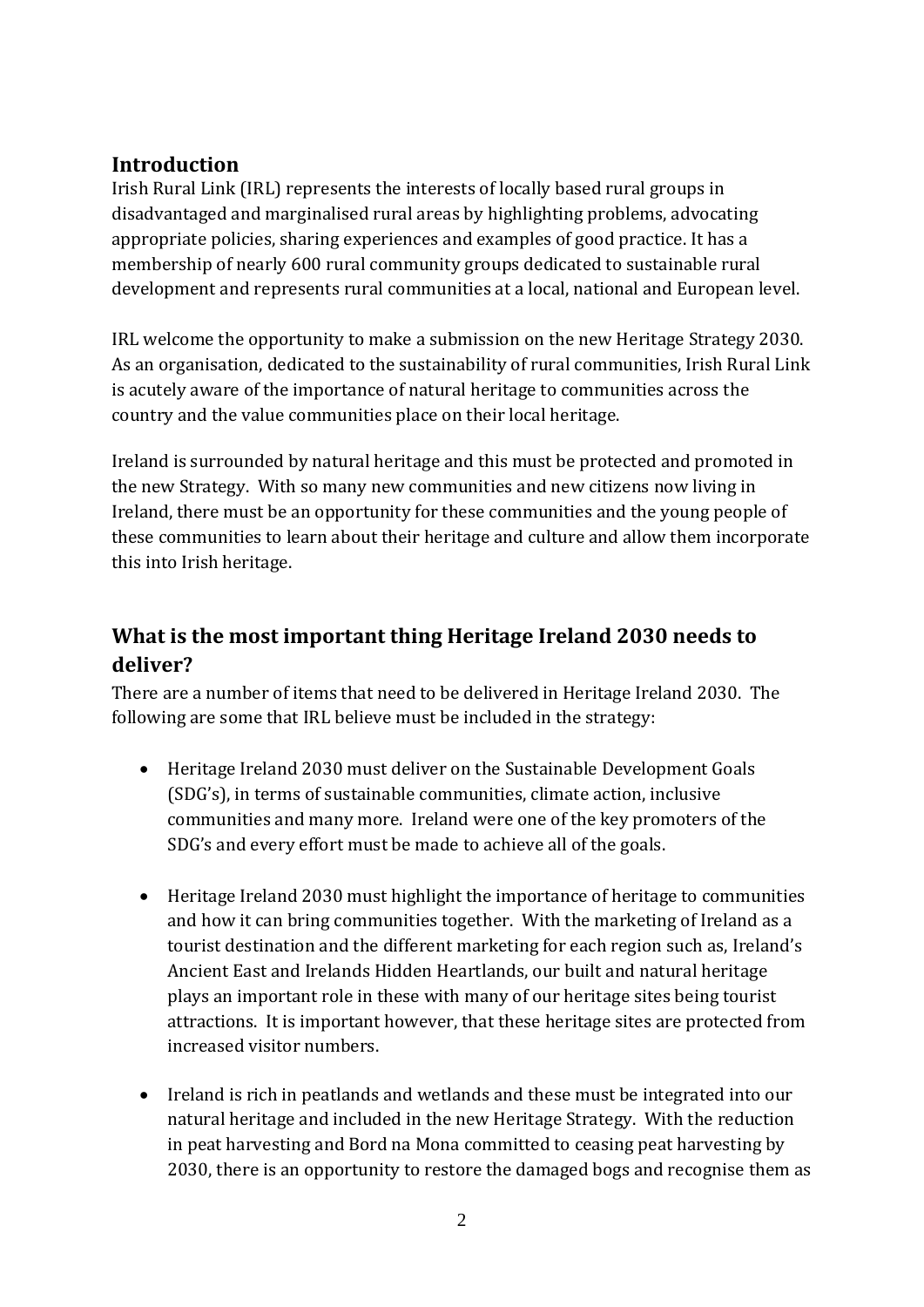heritage sites, while at the same time help Ireland achieve its climate action targets. The Community Wetlands Forum (CWF) was established under the umbrella of IRL in 2013. It is made up of community groups who engage with people in their local community on the restoration and conservation of peatlands and wetlands in their area.

#### **Community Wetlands Forum**

The Community Wetlands Forum (CWF) was established under the umbrella of Irish Rural Link in September 2013. The initiative came from community groups involved in wetland conservation who were developing the idea of wetlands as assets for their communities, as well as work undertaken by Irish Rural Link on behalf of communities affected by the Habitats Directive (92/43/EEC). Since its establishment, the Community Wetlands Forum has continued to grow its membership, with 14 community groups now part of the forum and new groups interested in joining all using the model of community engagement to develop similar projects in their areas. The forum is also attended by representatives from Government Agencies and third level institutions. The Forum also has a rep on the LIFE Raised Bog Restoration Steering Group, NRN Biodiversity Sub-Committee and Irish RAMSAR.

The main aim of the CWF is to provide a representative platform for communityled wetland conservation groups based on the principles of community development namely empowerment; participation; inclusion; selfdetermination; and partnership. In support of the main objective, CWF also has the following objectives.

- 1. To promote wetlands, including peatlands, as important places of biodiversity and conservation, which support community integration, wellbeing and other services.
- 2. To facilitate the sharing of knowledge, ideas, experience and organisational methods between members.
- 3. To grow the network by encouraging new community groups who are in the process of developing community wetlands or who wish to establish such initiatives to join CWF.
- 4. To facilitate regular Community Wetlands Forum meetings where all stakeholders in wetland conservation can participate as equal partners.
- 5. To share the latest research and best practice in wetland conservation and management, and facilitate access to national and international expertise, similar networks, and funding opportunities.

6. To maximise linkages with other relevant plans, programmes, and strategies. The rationale supporting a Wetlands Community Forum is based on the development of wetlands using the tools of community development as a means of ensuring that all actions taken have the full support of the community. It means that the community become engaged in acquiring a greater knowledge of the value of wetlands and can use this to their own benefit. It also means that the community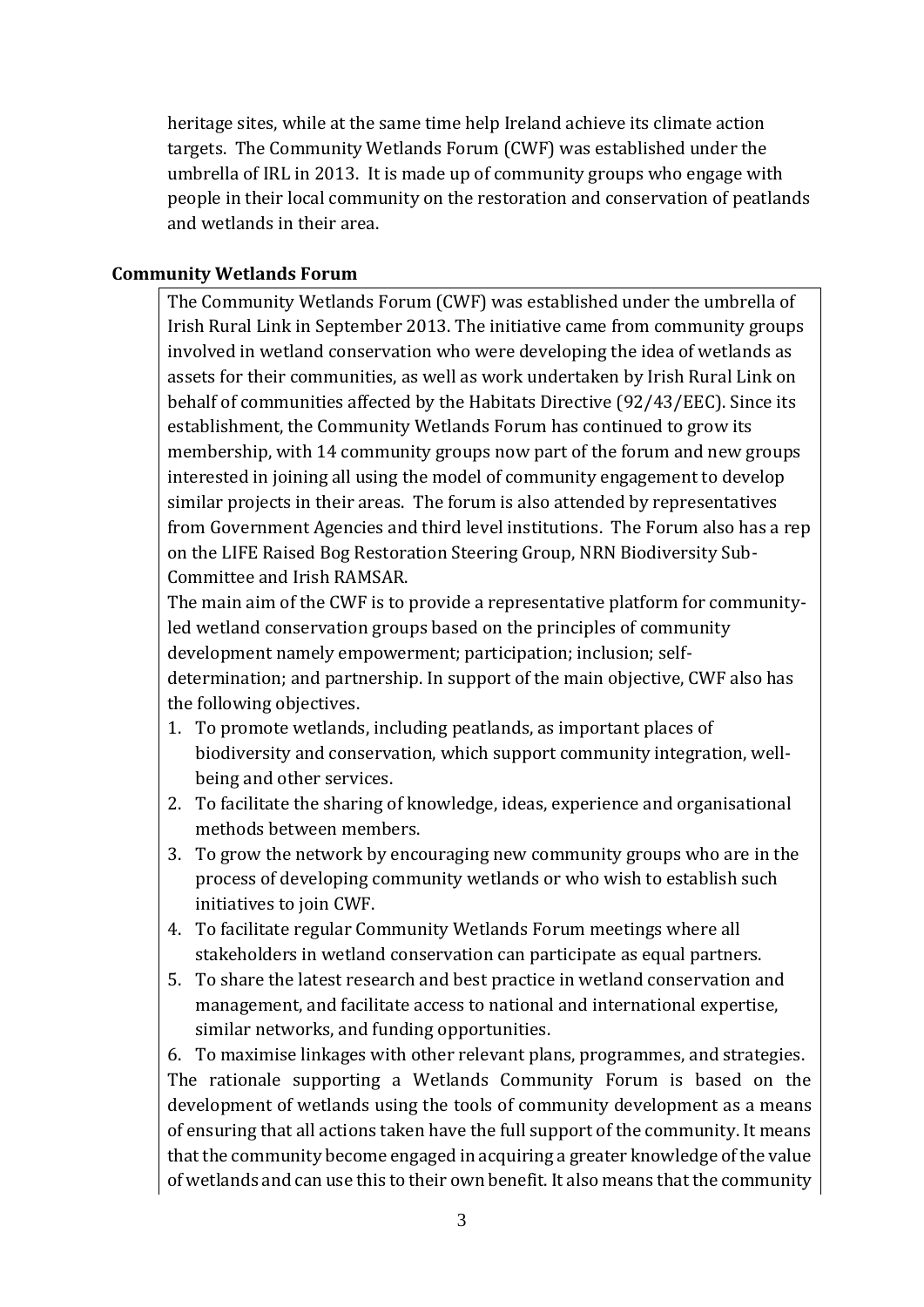become involved as early as possible and that the necessary local stakeholders are included. It also gives communities a sense of ownership over their local wetland/Peatland.

In May 2017, the Community Wetlands forum launched its Strategic Plan 2017- 2020. The aim of the Strategic Plan is to guide the Community Wetlands Forum in its support of community wetland groups, improving outcomes in a mutually beneficial approach that is collaborative and inclusive. CWF now have a part-time Development Officer to implement its strategic Plan.

- As mentioned, Ireland have welcomed many new communities and citizens over the past number of years. There must be inclusion of these new communities and supports in place that they are able to keep their heritage and for young people who may have moved here as very young children or were born here to learn about their culture and heritage and share this with others. It would also be a good way for Irish people to learn about other cultures and the different cultures in their community.
- Engagement at all levels will be an important element of the Heritage Strategy 2030 – Government, Local Government and communities. Heritage officers in each Local Authority are a valuable resource and IRL and the CWF have good engagement with these officers. They must play a key role in driving the Strategy and ensuring that actions are implemented in their local authority area.

### **What do you think of the vision for Heritage Ireland 2030?**

• The consultation document has stated

"*Access to heritage and opportunities to engage with it make and important contribution to our cultural, economic and social development*" Environment must also be included here. With so much emphasis on the protection of environment and with the SDG's it is important that this is included. Our environment is also part of our natural heritage and plays a key role. It is as relevant as culture, economy and society.

• In terms of the three themes that will support the vision, community engagement should be included in the title of the 'Community and Heritage' theme and it needs to be at the core of the theme. Communities must be a key partner under the 'Heritage Partnerships' theme.

The theme on 'Leadership' must be included at local level and leadership in communities encouraged. Getting people involved in their local heritage, especially new people who have moved into the area will be an important part of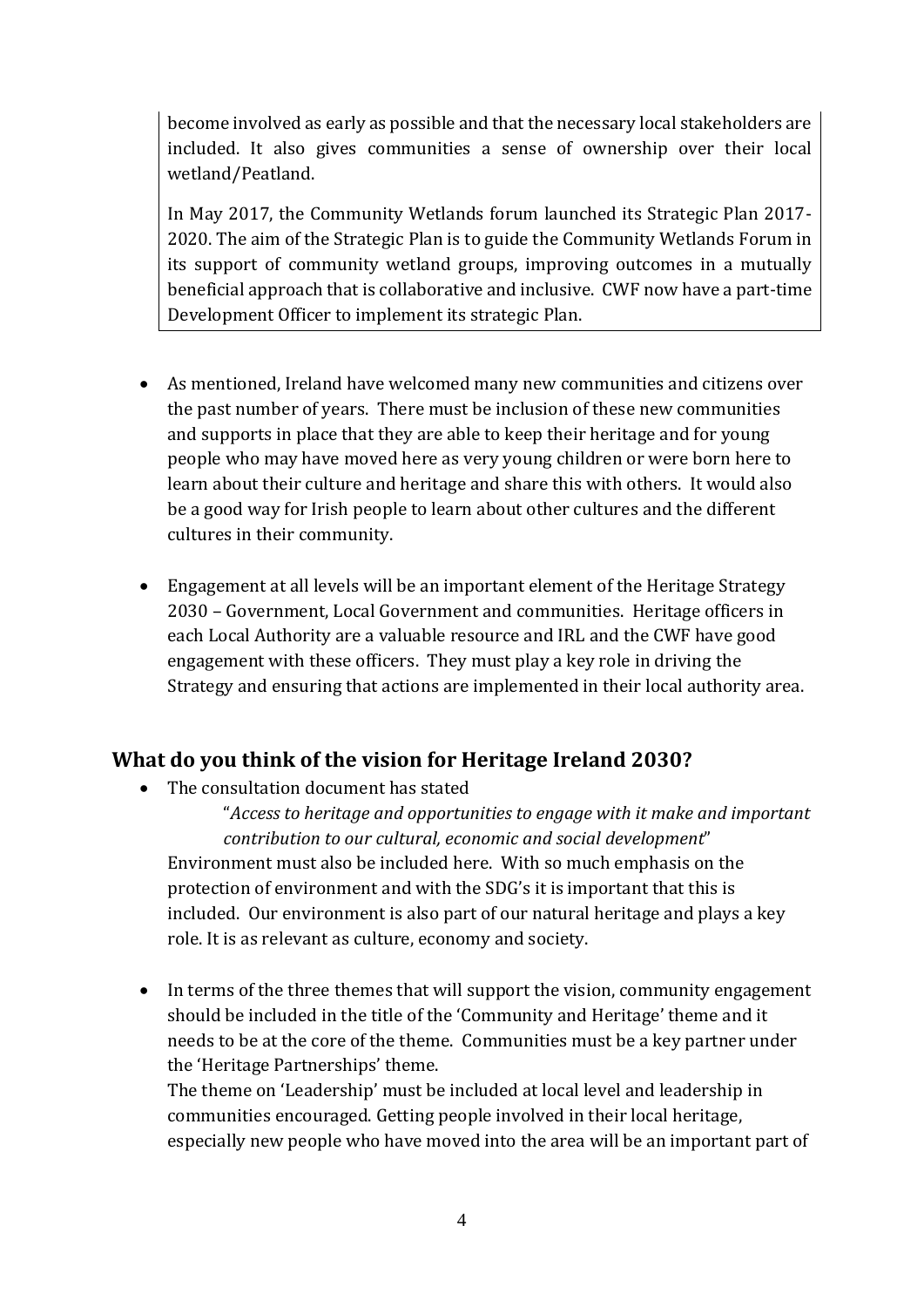this. The majority of people involved in community groups are volunteers and this must be recognised.

## **What are the biggest challenges facing our heritage?**

- The Heritage Strategy 2030 cannot be a standalone document and must build on measures outlined in *Project 2040, 'Realising our Rural Potential: Action Plan for Rural Development'* and the new '*National Energy and Climate Plan'*. The SDG's must also be a key component in the delivery of the Strategy.
- One of the biggest challenge is getting people involved in their local heritage. This can be particularly true in rural areas, where getting new people involved in groups can be difficult. The Strategy must have support from whole of Government and cross party.
- Implementing the strategy an implementation plan that is outcome focused will be needed to ensure that the real changes are made and are seen on the ground.
- Funding must be ring-fenced for this strategy and protected before it is published. This will ensure that measures and actions will be able to be implemented.

### **What do you think of the draft objectives in the document? Is there something important missing?**

 The opening statement for Theme 1: National Leadership and Heritage – *'Our heritage is central to our national identity and underpins our culture, economy and society'*

This must include our natural environment. Leadership at local level and in the community is also needed and supports for communities and volunteers to drive leadership will be important.

- Policy and regulatory framework must have a bottom up approach and engage with communities at a local level.
- Draft Objective 5 *'Better care of our built and natural heritage through investment from the economic return that it generates for society'.* Peatland conservation must be included in this and the heritage around our peatlands. With Bord na Mona to cease peat harvesting by 2030, there will be many bogs, especially in the Midlands region that are at risk of being left idle. Conserving these bogs will be important to ensure they are not used as a dumping ground. They can be included as part of the heritage in an area.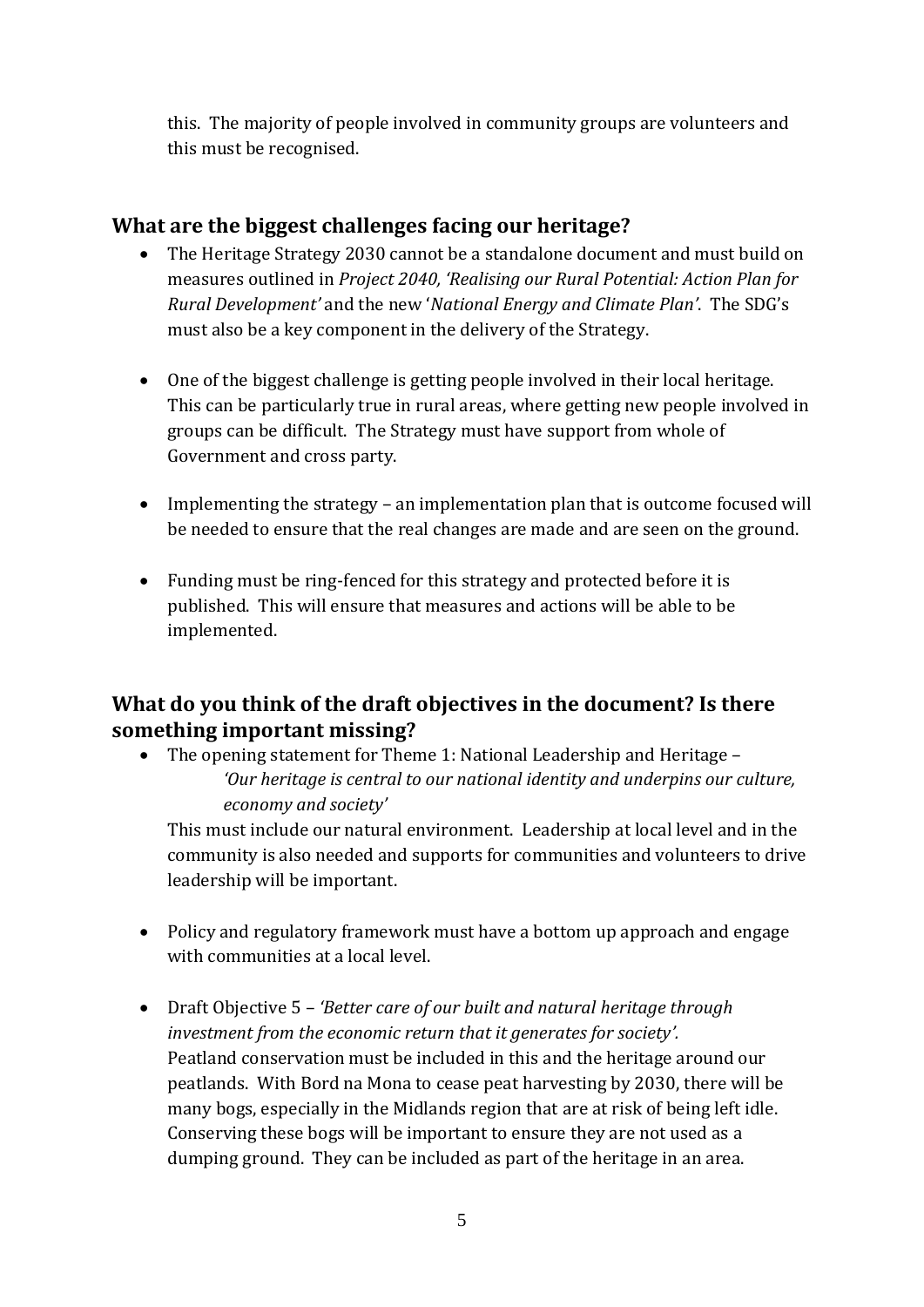*'Investment in heritage training at all levels'.* Community groups must have access to training. The majority of these groups are made up of volunteers and accessing training can be difficult. Making it easier for groups to access training would give people confidence and can encourage other people to get involved in a local group.

### **What changes are happening right now that might impact on our heritage?**

- For many rural areas and in rural towns and villages there is an ageing population. Younger people are migrating to larger urban areas to access employment. Volunteers are the cornerstone to the protection and promotion of local heritage. If the population isn't there to carry this on or younger people not available to do this in an area there is a risk that the heritage of that area will be lost.
- The loss of local knowledge. The ageing population can also mean that local knowledge can be lost with the passing of a person in an area. It is important that younger people in the community are encouraged to get involved and learn about the history of their local area and traditions for that area.
- The development of the Heritage Strategy must be cognisant of Climate change and the impact this will have on our built and natural heritage. It can impact on buildings and the natural landscape but also on our natural species and wildlife. However, this strategy is an opportunity to develop and renew our heritage. As mentioned Irish Rural Link work with the Community Wetlands Forum in the promotion of conservation of peatlands on SAC sites. With peat harvesting due to end by 2030, there is an opportunity for more of our bogs and wetlands to be rewetted and restored and become a bigger part of our heritage.
- The SDGs must be part of the Heritage Strategy and those involved in protection of heritage must be aware of these. The use of rainwater and the move away from peat compost is needed by Tidy Towns committees and Heritage groups. The water restrictions in Summer 2018 highlighted the need for groups to explore more environmentally ways for the upkeep of their towns and villages.
- Ireland has welcomed many new communities and citizens into the country over the years and continue to do so. The new Heritage Strategy 2030 must integrate these communities and their culture and heritage. They must be able to hold onto their culture and be able to pass it on to their children. Their children that were born here must have the opportunity to learn about their culture and heritage outside their home through cultural events and share this with Irish people. They must also have the opportunity to learn about Irish culture and heritage.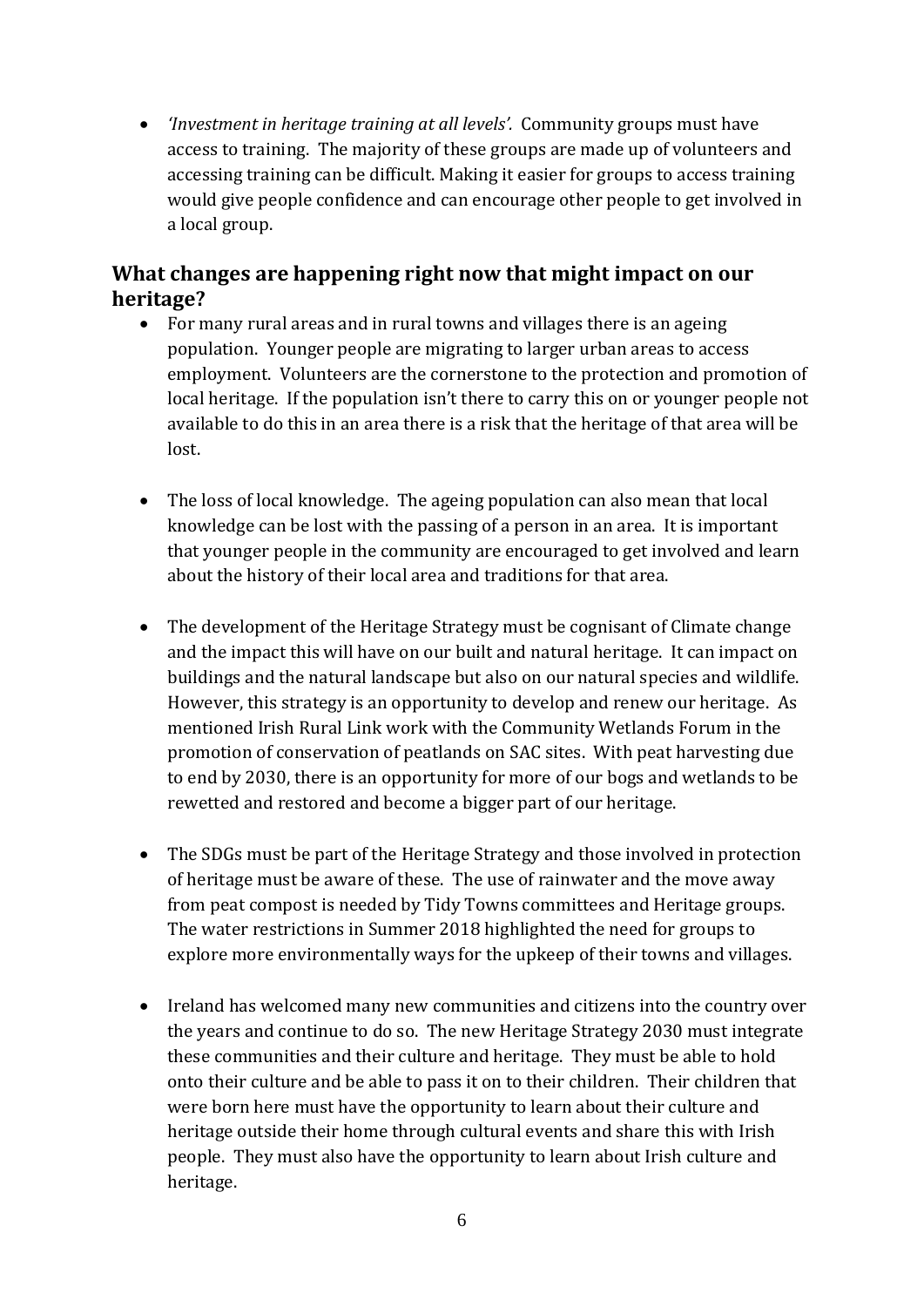### **How can we work better together and engage all our communities under Heritage Ireland 2030?**

- Supporting communities involved in Heritage and in promoting culture and our natural environment is essential. The majority of community groups involved in their local Heritage group, tidy towns and environment are volunteers. Irish Rural Link are aware of the difficulties community groups have in accessing funding and match funding to develop local heritage. Too often the application process for funding can be laborious for the groups and can put them off applying. Other barriers such as insurance cost and getting insurance as well as tighter regulations around health and safety and governance makes it more difficult to get people involved.
- Getting younger people involved in their local heritage and keeping them involved is particularly difficult in rural areas. This is mainly due to younger people having to move away from home to access college and employment. It is important to get young people involved so that older people can pass on their knowledge to them.
- The development of apprenticeships for the retention and development of traditional heritage skills as mentioned in the consultation document would allow young people access employment in this sector and remain in their local area. They could then have more of an opportunity to get involved in their local community group.
- The CWF model of engaging with communities is one that could be replicated across all community groups – empowering people to participate in their community. Engagement from Local Government, Heritage officers is needed and the experience by CWF and IRL is that they are supportive and engaging.

#### **How can we ensure Heritage Ireland 2030 delivers?**

- It is important that an implementation plan is developed along with the strategy outlining actions with clear timeframes and the stakeholder with lead responsibility also stated.
- This strategy needs a whole of Government approach and cross party approach so that it continues to 2030 regardless of the Political Party in Government.
- Engagement with community groups throughout the lifetime of the Strategy will be important to ensure that the Strategy is delivered.
- We welcome that a Steering Group of stakeholders will be established. This must have a wide range of stakeholders and IRL and the CWF would like to be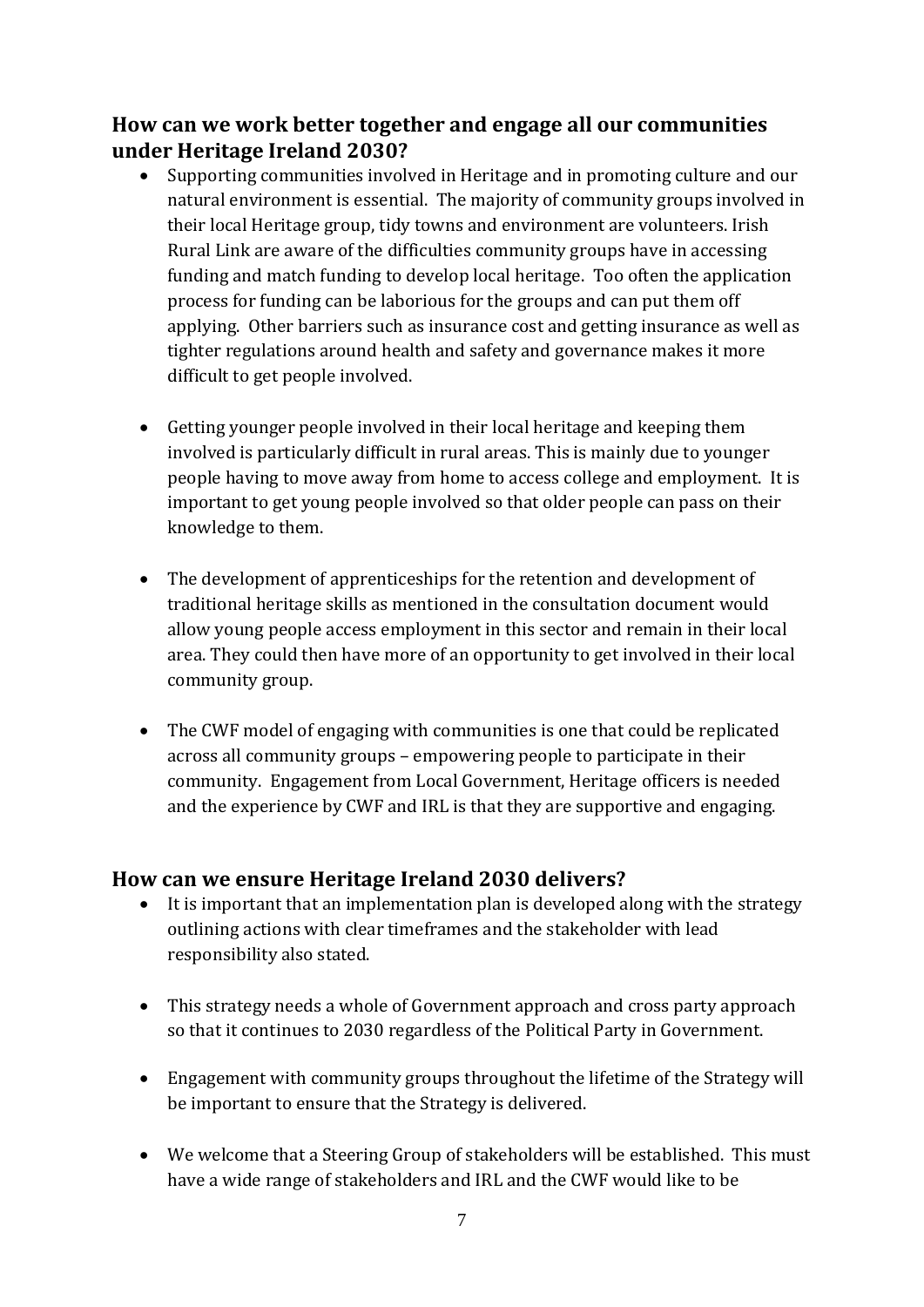considered to be a stakeholder on this steering group. We believe this would be important as it would give community groups and those who are involved on the ground and opportunity to input on how the strategy is being implemented and what is working/not working.